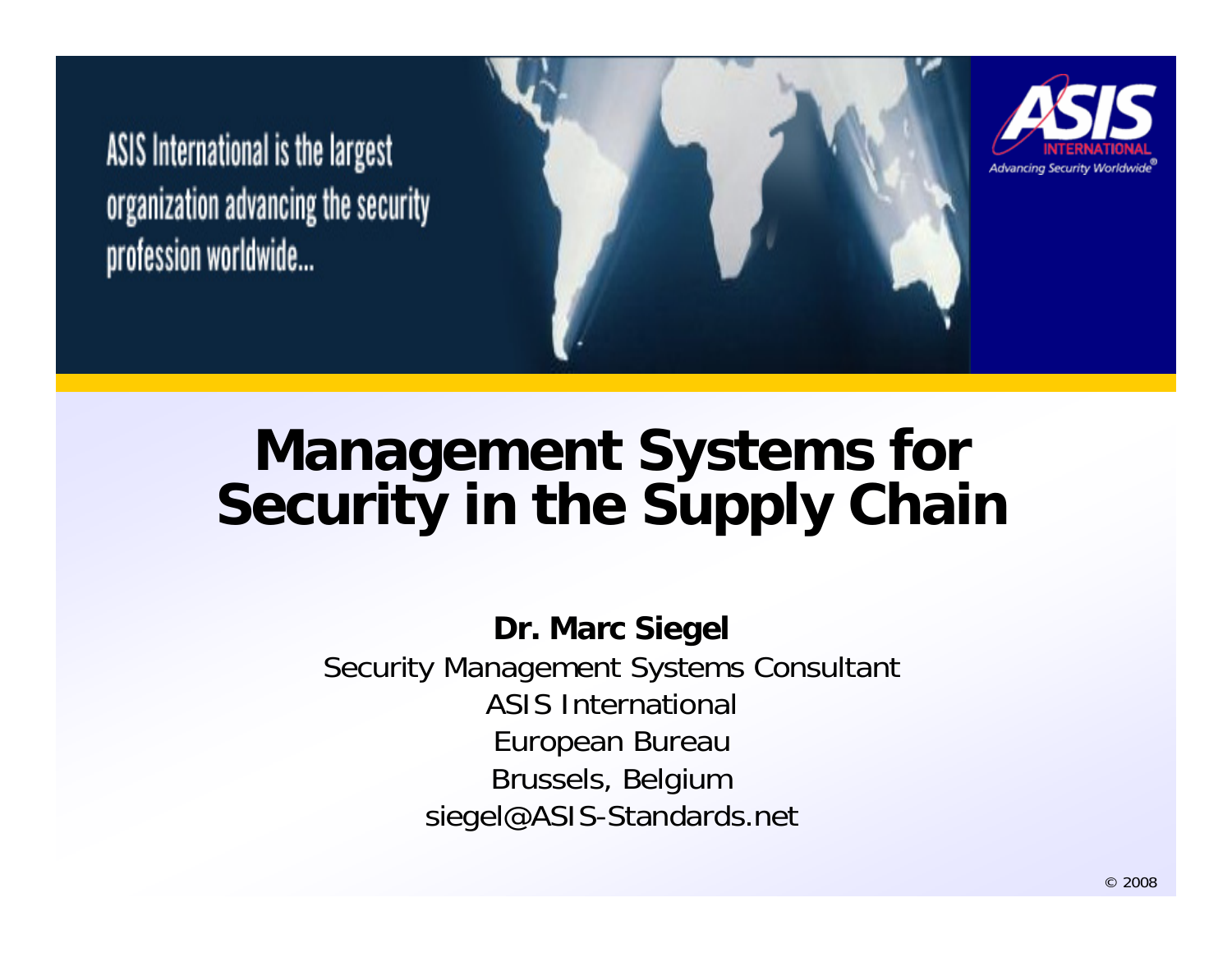## Promoting Security in the Supply Chain

**Supplier – Manufacturer – Distributor – Retailer – Logistics**



**Security and resilience in the supply chain are key components of today's global marketplace**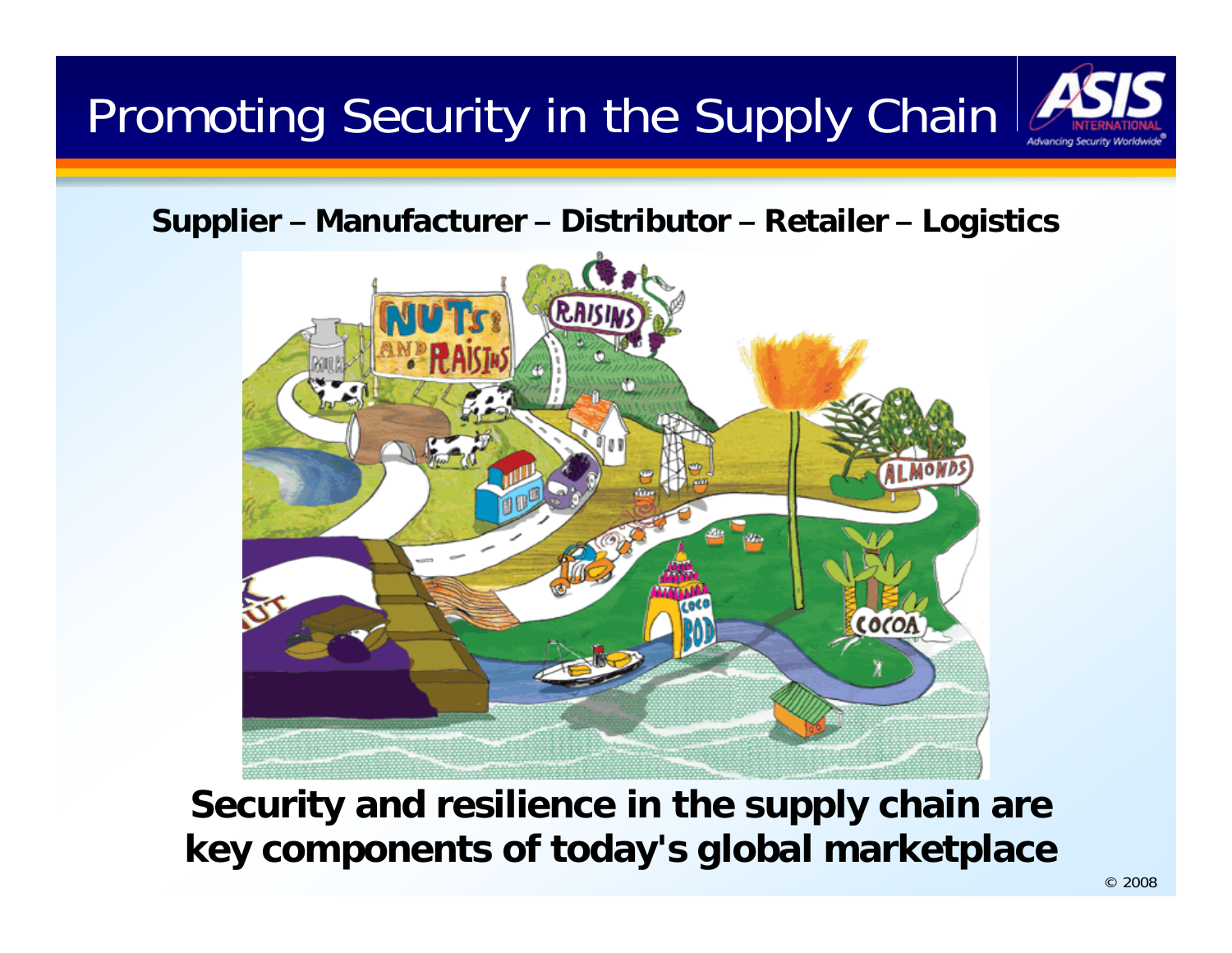### **What is a Management System?**



- $\bullet$  **Management system** refers to what the organization does to manage its processes, or activities, so that it meets objectives it has set itself, such as:
	- satisfying supply chain requirements,
	- complying with regulations, or
	- meeting preparedness and continuity objectives.
- $\bullet$  **Management system standards** provide a model to follow in setting up and operating a management system.
- $\bullet$  **The Plan – Do – Check – Act (PDCA) cycle** is the operating principle of ISO's management system standards**.**

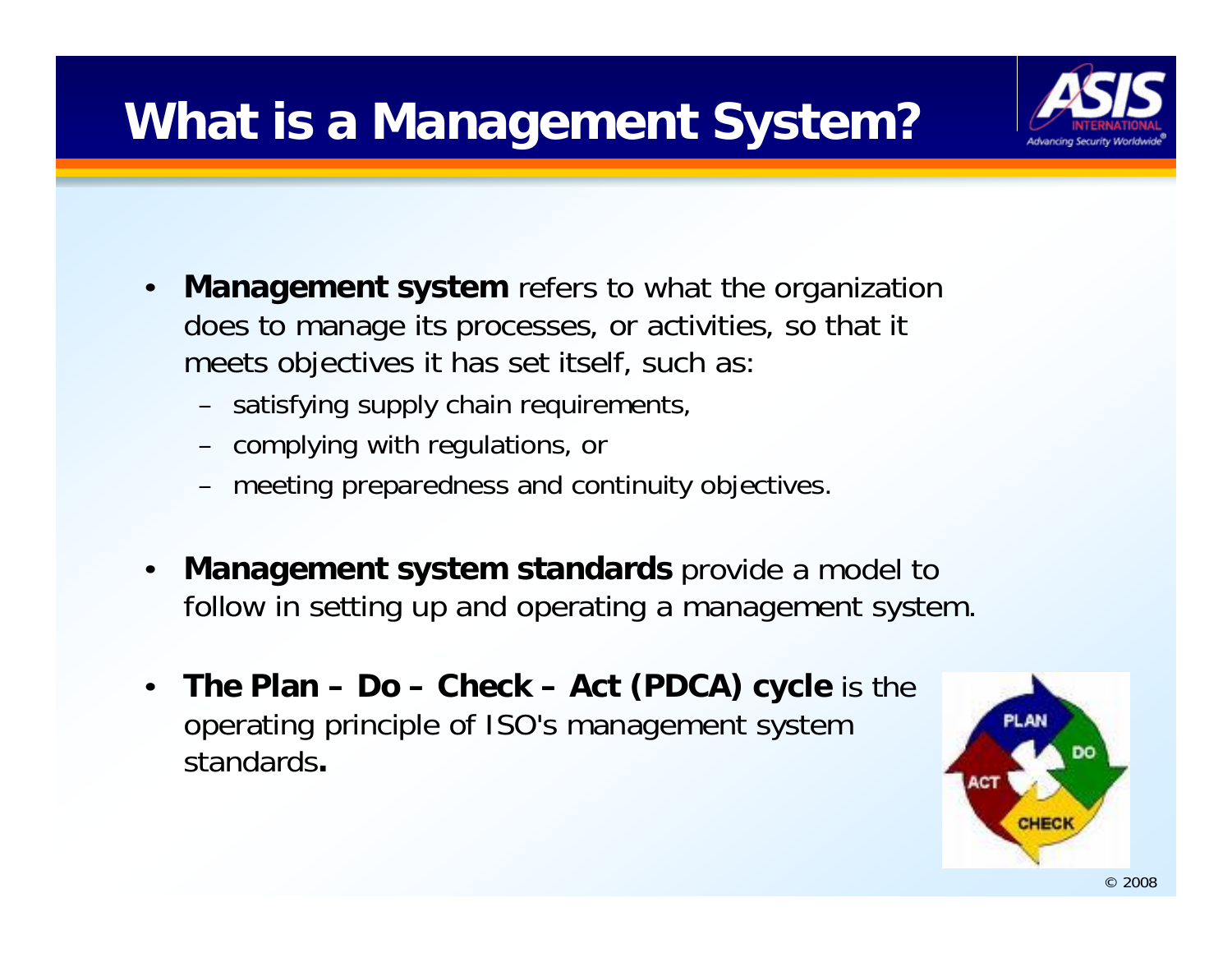### Approach to structured problem solving PDCA or APCI Model



#### **Plan** (Assess) - **Do** (Protect) - **Check** (Confirm) - **Act** (Improve)

#### **Plan**

• Define & Analyze a Problem and Identify the Root Cause

#### **Act**

- Standardize Solution
- Review and Define Next Issues

#### **Do**

- Devise a Solution
- • Develop Detailed Action
	- Plan & Implement It **Systematically**

### **Check**

- • Confirm Outcomes Against Plan
- • Identify Deviations and **Issues**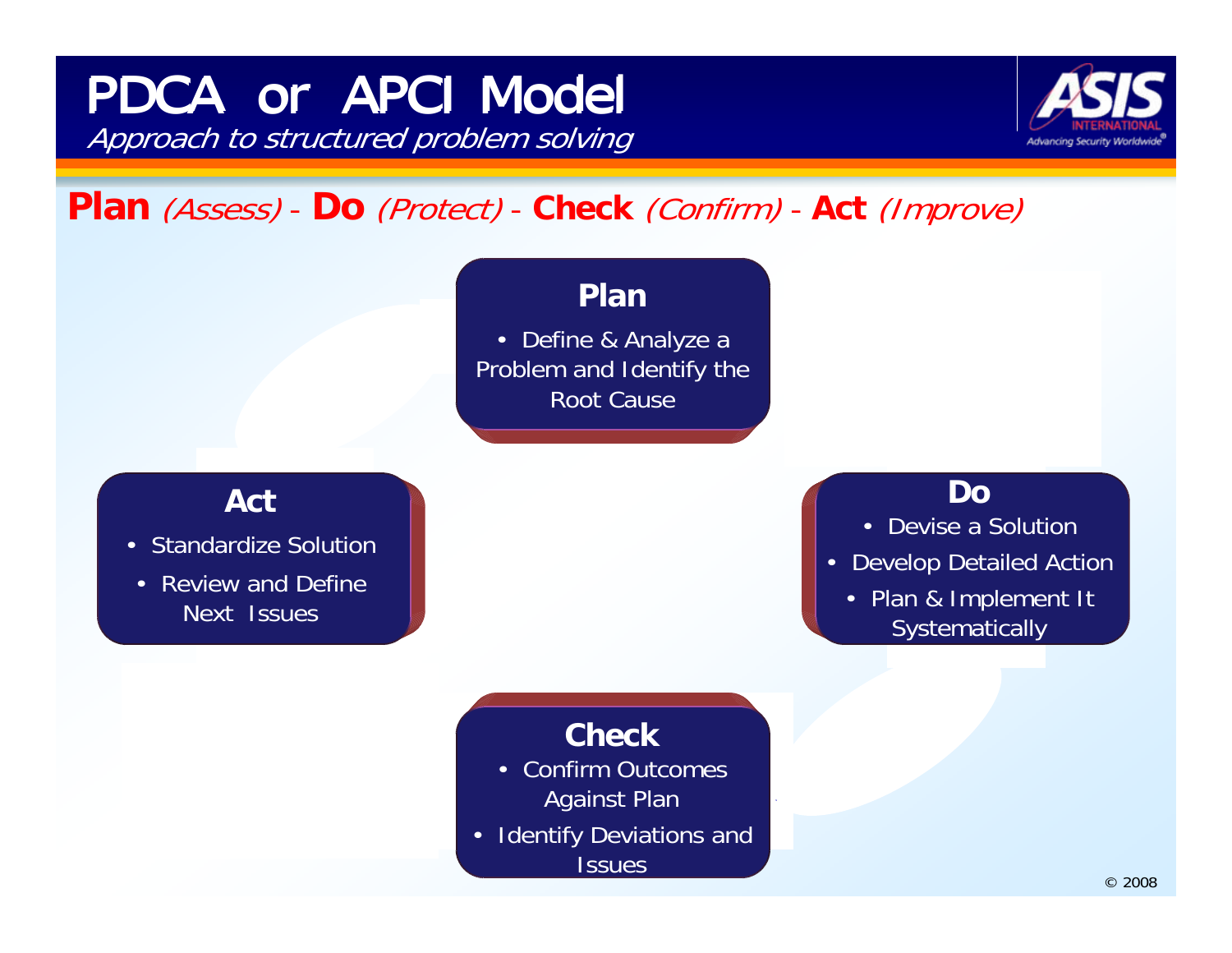### ISO 28000 Series of Standards



- ISO 28000:2007
	- Specification for security management systems for the supply chain
- ISO 28001:2007
	- Security management systems for the supply chain -- Best practices for implementing supply chain security, assessments and plans -- Requirements and guidance
- ISO 28002:xxxx
	- Resilience in the Supply Chain
- ISO 28003:2007
	- Security management systems for the supply chain -- Requirements for bodies providing audit and certification of supply chain security management systems
- ISO 28004:2007
	- Security management systems for the supply chain -- Guidelines for the implementation of ISO 28000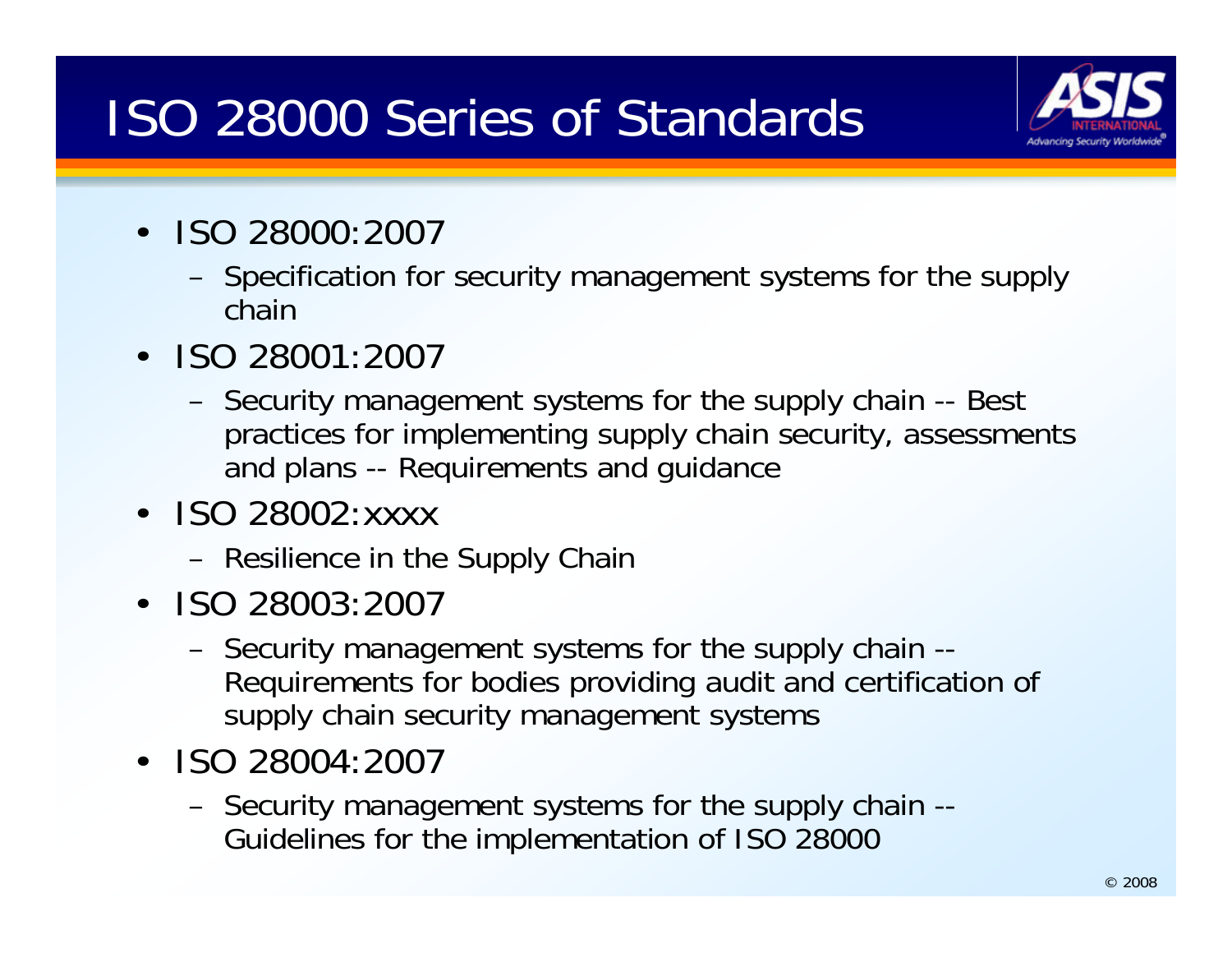

- • Establishes risk management as proactive means of protecting the organization
	- and the state of the Pragmatic and business-centric approach to risk management
	- **Links and Committee**  Promotes risk management as a central component of effective management
	- **Links and Committee**  Key decision making and commitment of resources is based on a process of effective risk assessment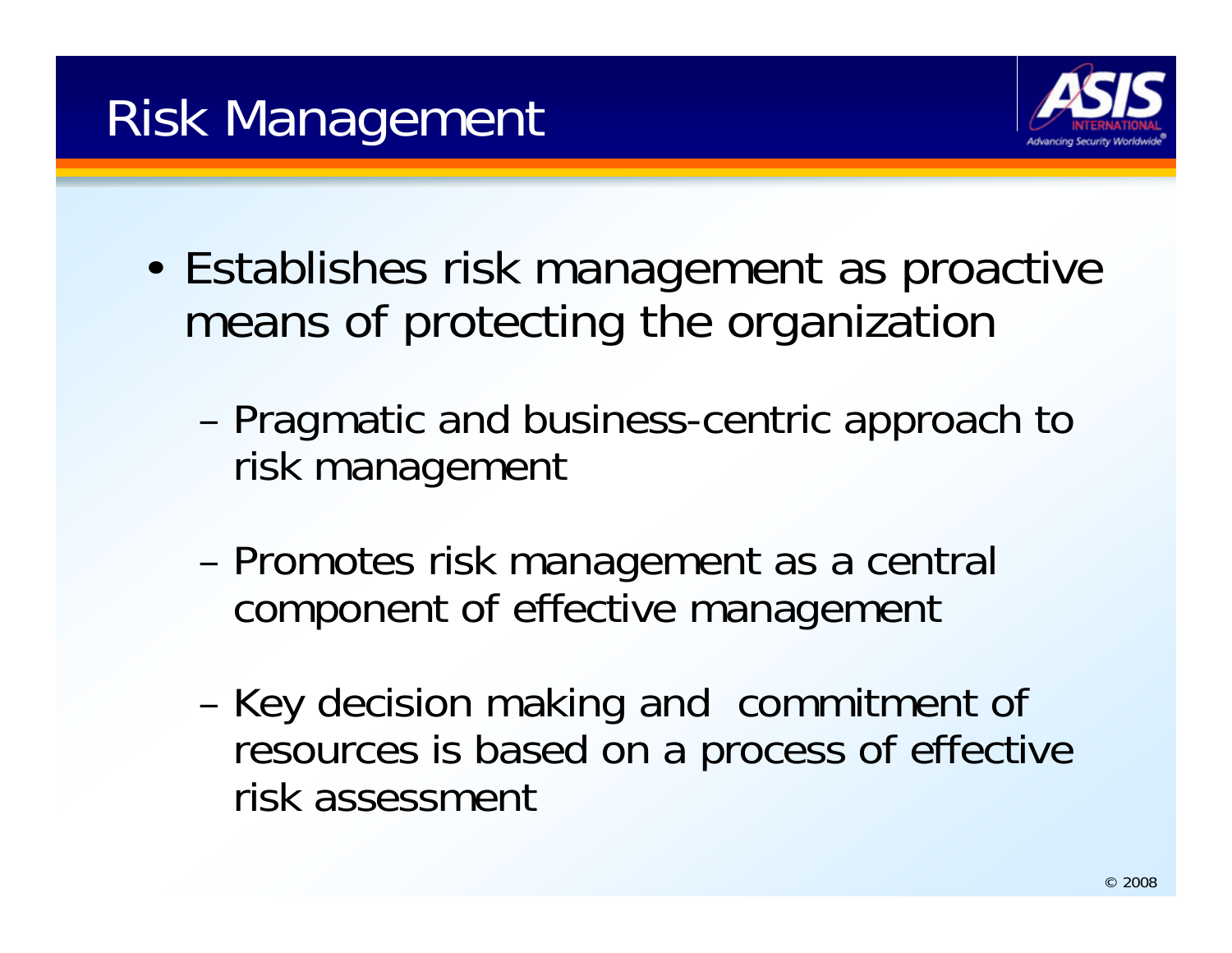## Including Organizational Resilience



- Complementary perspectives with varying weights of focus:
	- Focus bulk of efforts on the avoidance or reduction of risks prior to a disruptive event
	- Emphasize management of a crisis as event unfolds.
	- Focus on preparing for and responding to the impacts and consequences of a disruptive event.
- In determining a strategy for the spectrum of options for management of risks before, during and after a disruptive event, business constrains and realities usually determine where an organization will focus its efforts.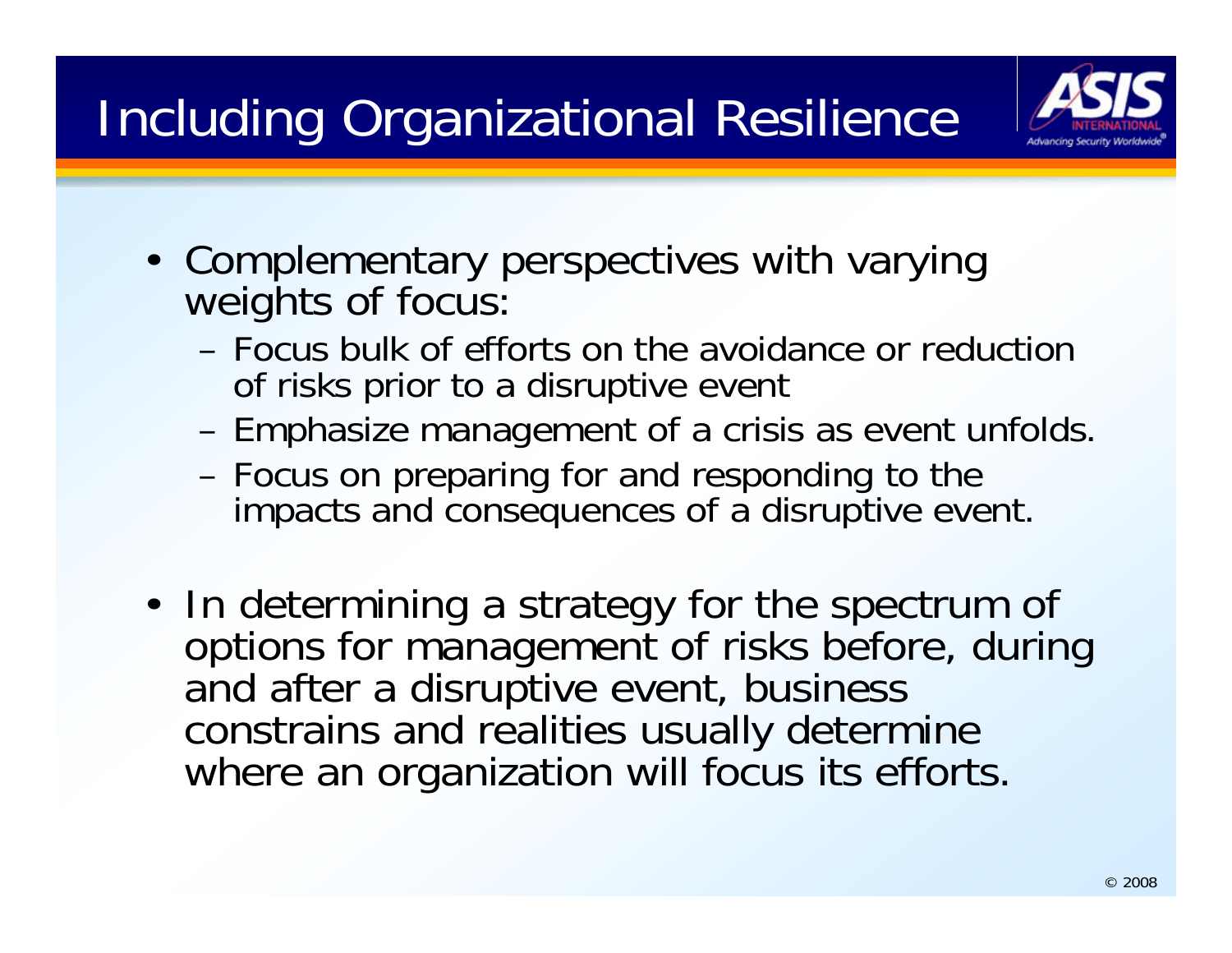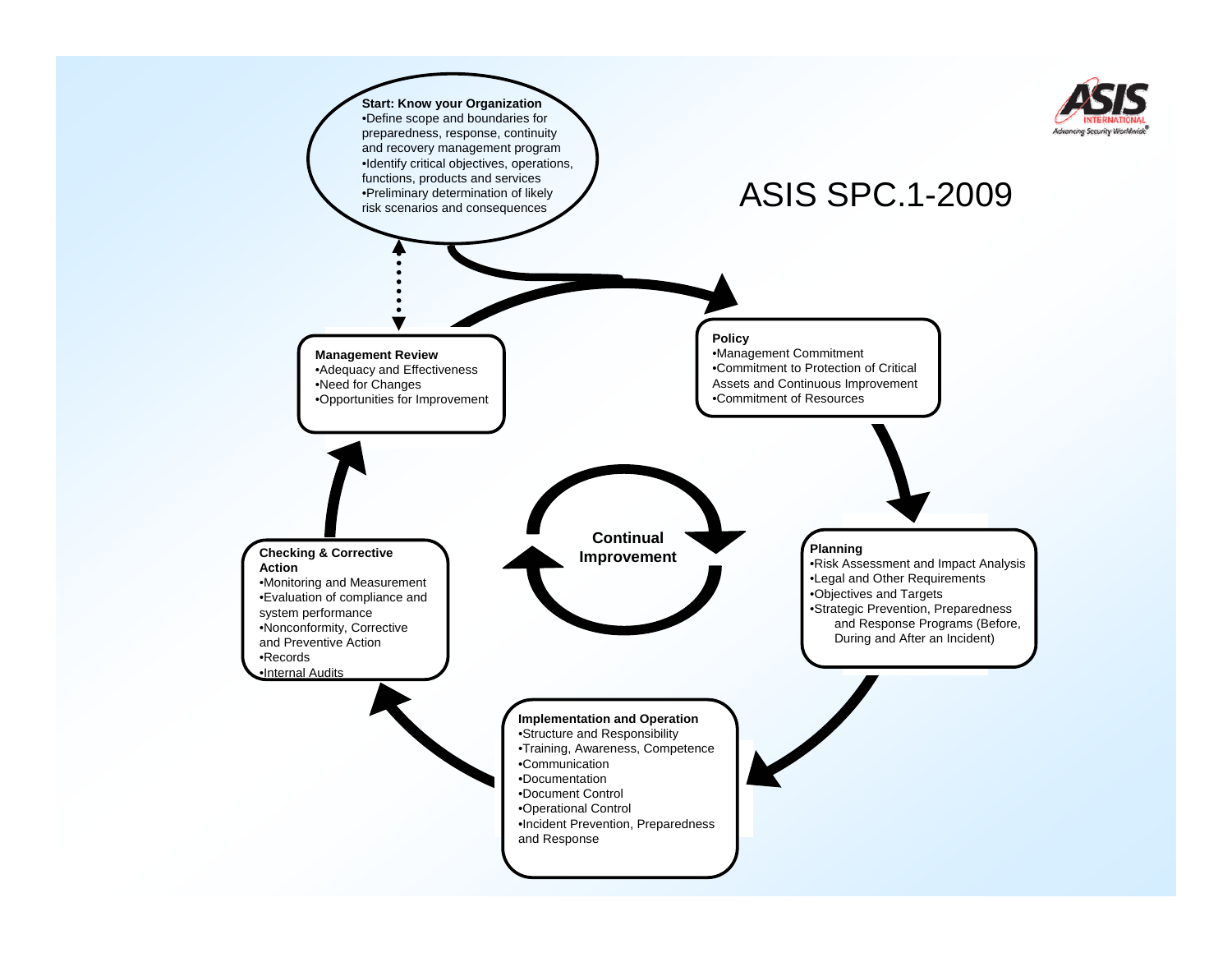

### **Lead Auditors Needed**



**Demand for implementation and certification is currently outpacing the availability of lead auditors**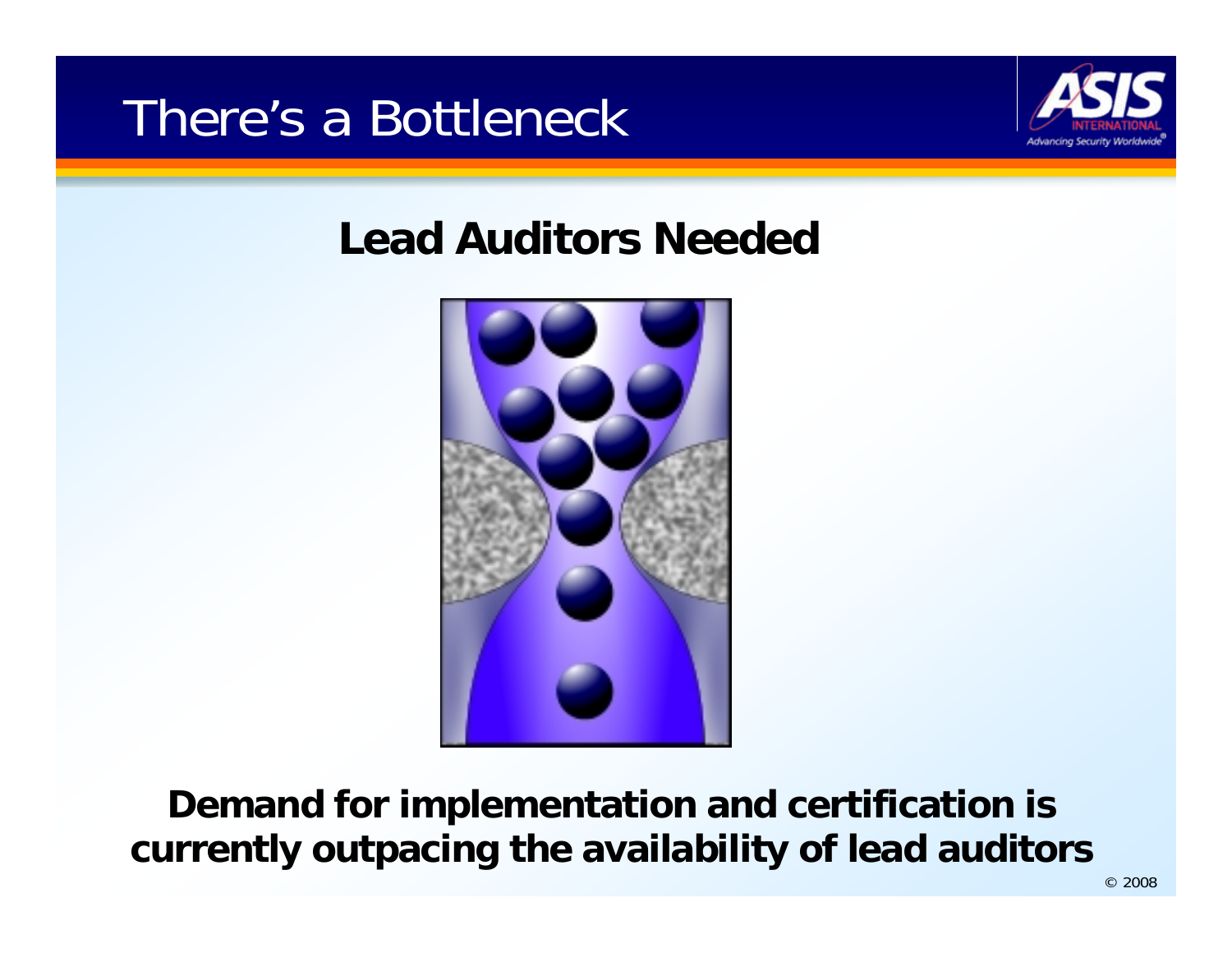

### Dr. Marc Siegel Security Management System Consultant ASIS International Phone: +1-858-484-9855Email: siegel@ASIS-Standards.net siegel@ymail.com



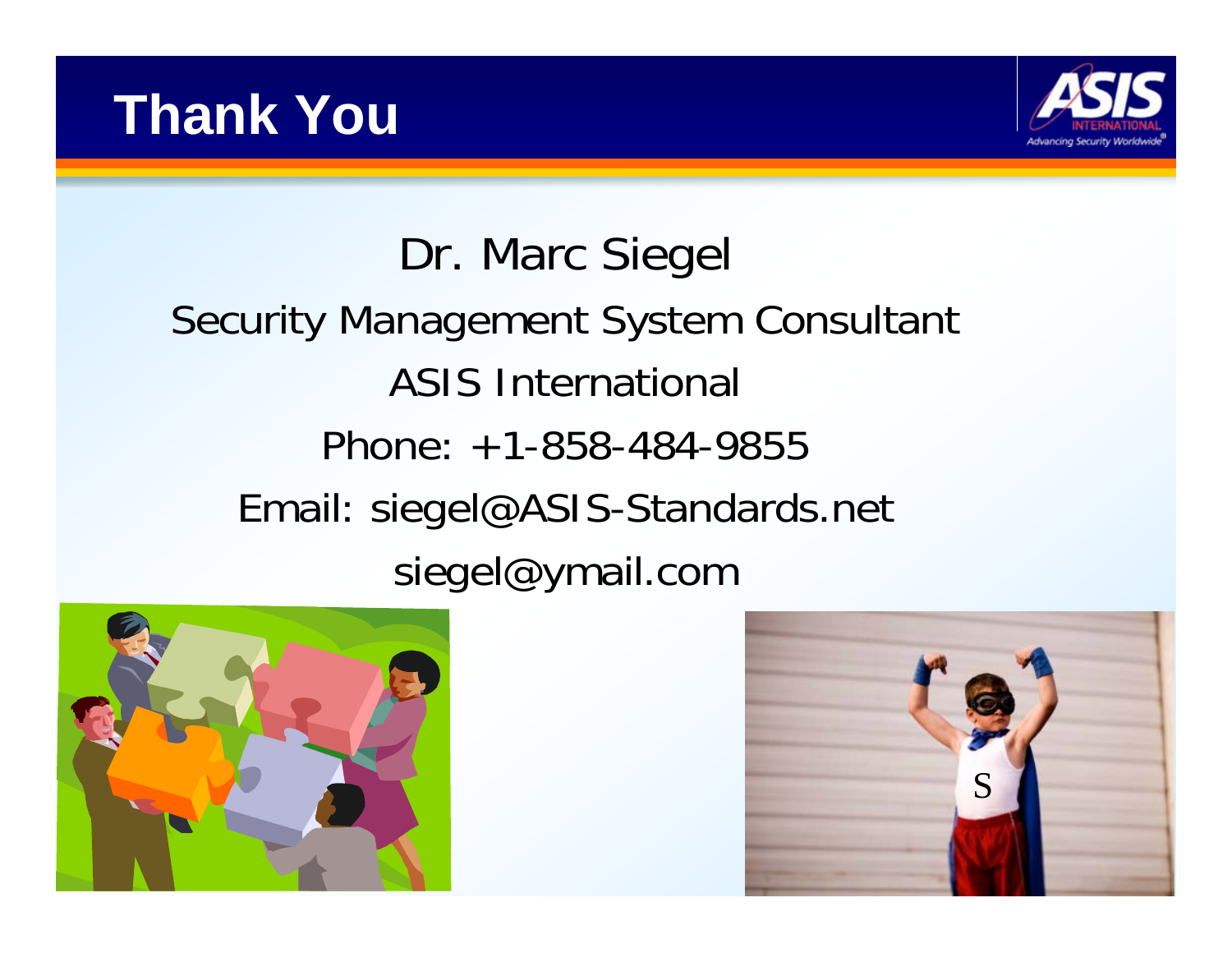# Globalization of Supply Chains



### **Disruption of the Supply Chain a Rising Threat**

- Just-in-time manufacturing
- Outsourcing
- Global sourcing
- Specialized factories
- Centralized distribution
- Supply consolidation
- Reduction of the supplier base
- Volatility of demand
- Lack control procedures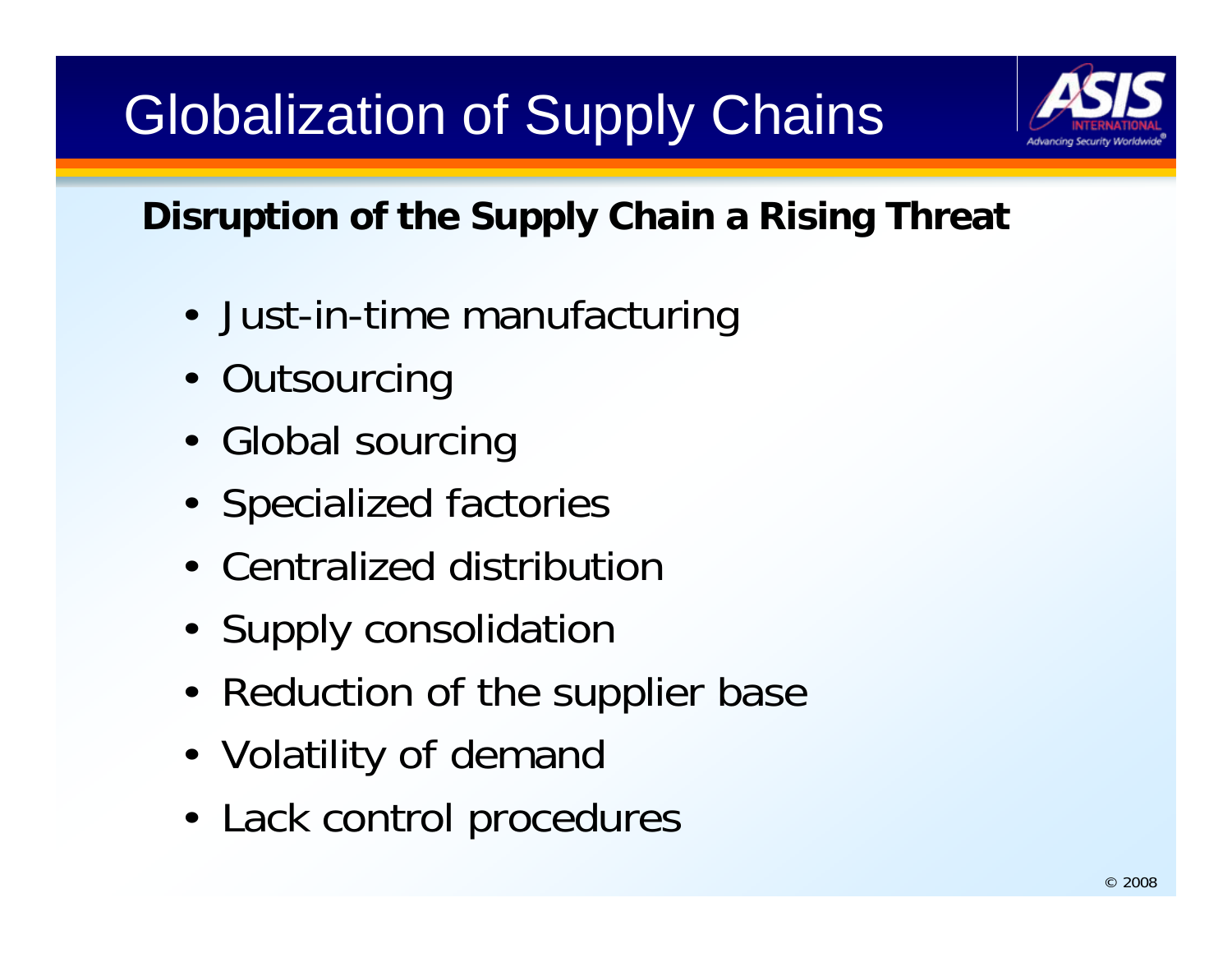## So What Could Happen?



- $\bullet$ Human trafficking
- $\bullet$ Contraband smuggling
- •Theft
- •Cyber-crime
- $\bullet$ Internal sabotage
- $\bullet$ Industrial sabotage
- •Terrorism
- $\bullet$ Counterfeiting
- $\bullet$ **Insurgency**
- $\bullet$ Bio-terrorism
- $\bullet$ Wholesale and retail supply loss
- $\bullet$ Organized crime
- •WMD in containers
- $\bullet$ Political disruptions
- •\$\$\$ Damages